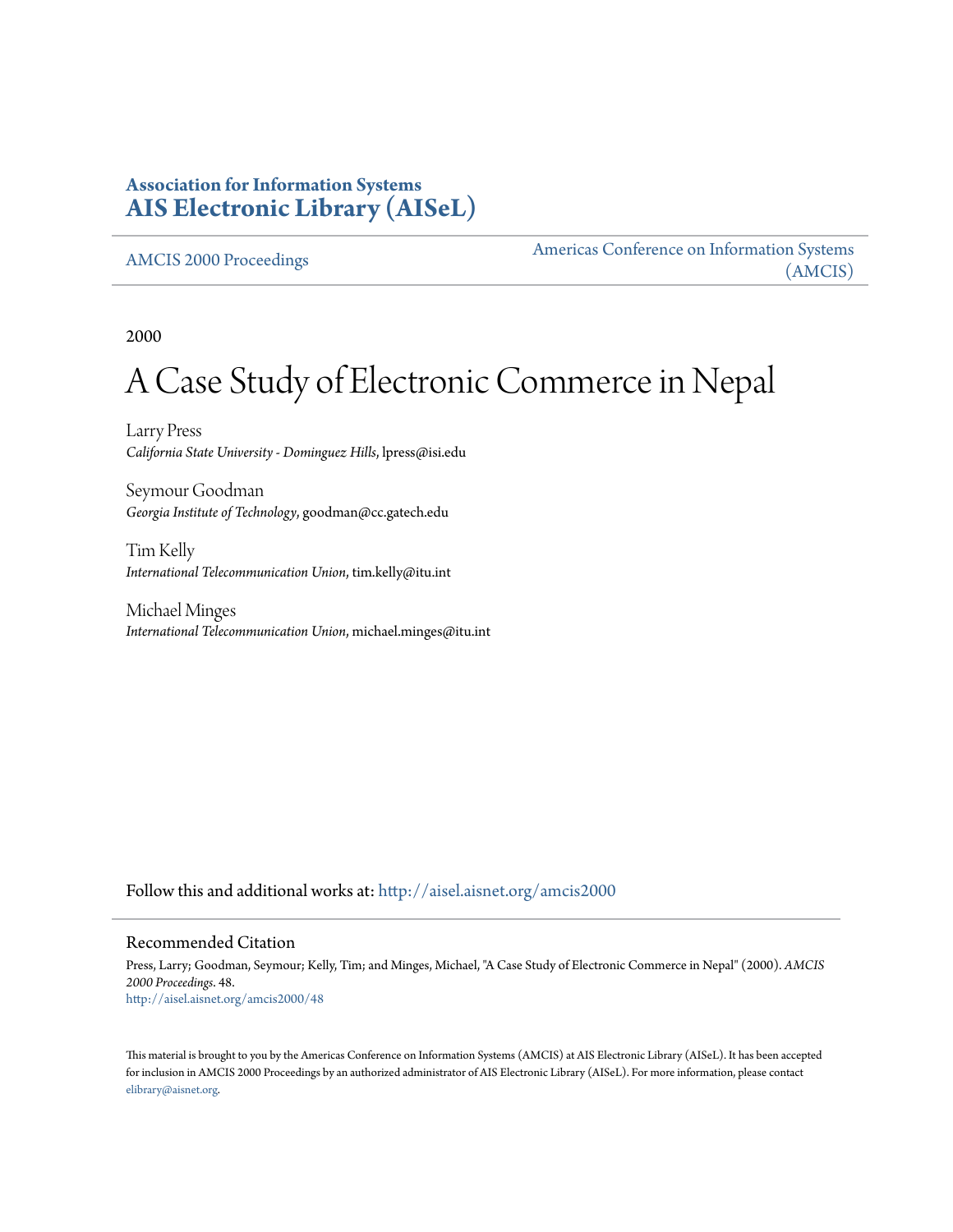## **A Case Study of Electronic Commerce in Nepal**

Larry Press, CIS Department, California State University, Dominguez Hills, lpress@isi.edu Seymour Goodman, Department of International Affairs and Computing, Georgia Institute of Technology goodman@cc.gatech.edu Tim Kelly, International Telecommunication Union, tim.kelly@itu.int Michael Minges, International Telecommunication Union, michael.minges@itu.int

#### **Abstract**

The authors conducted a study of the state of the Internet and telecommunication in Nepal during January, 2000 (ITU, 2000). Part of our charge was to recommend electronic commerce projects that would generate hard currency and increase social and geographic equity and increase rural employment. We present background on Nepal, a statement of our charge, ecommerce alternatives and our conclusions.

#### **Nepalese Background**

The Internet has had an uphill struggle in Nepal. A thriving Internet requires complementary telecommunication infrastructure, trained technicians, demanding users, and networking and end user equipment, but these are not abundant in Nepal.

Nepal is between China and India, and has a population of 22 million. Nepalese life expectancy is 55.6 years, adult literacy is 38.7% and per capita annual income is 1,186 US dollars (UNDP, 1998). The United Nations Development Programme computes a national human development index as a function of economic productivity, health care and education in a nation, and Nepal ranked 144<sup>th</sup> out of 174 countries 1999 (UNDP, 1999).

The situation is exacerbated by heterogeneity within the nation. For example, average life expectancy was 55.8 years in 1996, but it was only 36 years in the Mugu District and 67 in Kathmandu, the capital. (The standard deviation in life expectancy among the 75 districts was 6.2 years). Literacy varies from nearly 90% among the Marwari ethnic group to less than 15% among the Dusadh and Chamar. Brahmins have a life expectancy of 61 years versus 49 years for Muslims, and Brahmin adult literacy is 58% versus 22% among Muslims. Only 15% of homes have electricity in spite of Nepal being an exporter of electric power.

Telephone infrastructure is poor, and concentrated in and around Kathmandu, the capital city. Nepal has a teledensity of just over one line per 100 inhabitants; and

there are more than 260,000 on the waiting list. Around two-thirds of the telephones are in the Kathmandu valley which accounts for less than 3 per cent of the population. Kathmandu has a teledensity of 18.2 lines per 100 inhabitants compared with 1.07 in the country as a whole and 0.06 in rural areas (ITU Database, 1999). Twelve of the 75 districts have no direct service, and only 1,535 of the 3,996 Village Development Councils have telephone access.

The Nepalese phone company is state-owned, though there are privatization plans. A tender is planned for domestic fixed wireless connectivity and VSAT licenses are available to ISPs and others; however, as in many developing nations, there is ambivalence about privatization and open competition.<sup>1</sup> Tender schedules have slipped, and the government and telephone company are concerned about the possible loss of revenue.

The Nepalese Internet got off to a later start than most developing nations, with initial UUCP connectivity in 1994, the licensing of ISPs in 1997, and VSAT licenses in 1999. Today there are nine operating ISPs with around 9,000 accounts. Roughly 30% of these are commercial, but there are fewer than 100 leased lines and fixed wireless connections, and many accounts are UUCP email only. Activity is concentrated in Kathmandu. Nepal's late start with the Internet has left it with relatively little business activity. A survey of tourism and export related companies showed only 49% of the companies had email addresses and many fewer Web pages (ITU, 2000). Looking at the Web sites that do exist, one sees further evidence of Nepal's late start on the Internet. They are first generation Web sites -- small, static "electronic brochures."

#### **Our Charge**

Our study was conducted by the International Telecommunication Union in cooperation with the Nepalese National Planning Commission. One of the Planning Commission charges was to identify projects to

 $\overline{a}$ 

 $1$  See Braga, 1999 for a discussion of this problem in developing nations.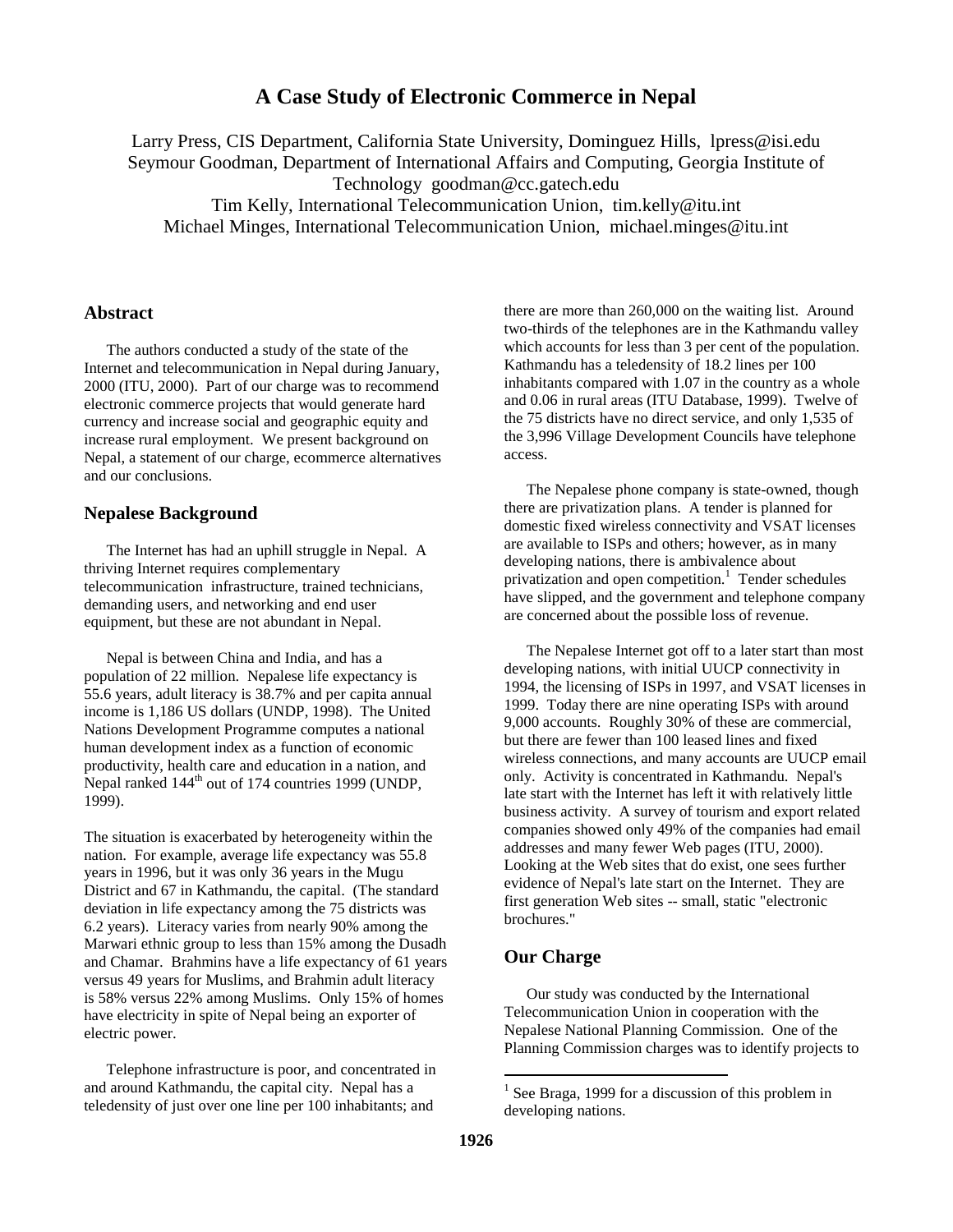facilitate electronic commerce. While the government of a developing nation should investigate and invest in ecommerce, it must do so in the context of its own goals and situation. In a developed nation, ecommerce might be viewed as a means to increased industrial productivity. While this is important everywhere, a developing nation might be more concerned with stemming population flight from rural to urban areas by increasing village productivity to the point where it affords two rather than one meal per day and providing access to news, entertainment, and education. We considered the Nepalese goals of increased social and geographic equity and rural employment along with the desire to generate hard currency profits.

#### **Alternative Directions**

Like the proverbial blind men and the elephant, there are many ways to define and categorize ecommerce. Rather than attempt a single, orthogonal taxonomy, we will look at the ecommerce "elephant" in several, overlapping ways, discussing information products, electronic markets, vertical industry portals, extranets, business-consumer enterprises, and ecommerce involving government.

Information products are unique in that selection, transaction, payment and fulfillment may be completed electronically without involving physical infrastructure for warehousing and delivery. Information products would seem attractive in a developing nation like Nepal, where roads, transport, post and delivery facilities are poor. On the other hand, the banking and legal system must provide for electronic payment, and, of course electrical and telecommunication infrastructure must be available and reliable.

In considering information products for export, one should ask what is uniquely Nepalese. What news, literature, music, images, and video content would have a market? Who would be the audience? Nepalese expatriates? English and Hindi speaking Indians? Buddhists? An ecommerce presence could perhaps evolve out of a government sponsored Nepalese culture site on the Internet.

Software and data entry are another form of information product. This can take several forms (Press, 1991, Press, 1993), including transcription and data entry, call center operation, animation and drawing, Web hosting and design, contract programming (on site or remote), and software packages. Of course the Internet merely enables or facilitates such activity – management, marketing and human capital are at its core. The markets for this sort of service are very competitive and crowded, making differentiation difficult. One strategy is to focus effort on areas of current competence. For example,

Chilean banking and forestry software was successfully exported because they had developed excellent local systems. Nepal may have expertise in systems for electrical power generation and distribution since they have extensive hydroelectric capacity and are a power exporter.

There would also a domestic market for information products if there were infrastructure in place to deliver them. Information products involving credit, education, news, health, entertainment, and personal communication can be sold in rural and in urban areas if people have access to the Internet at home, work, school or in a telecenter.

Funds transfer is another information service. The Internet is increasingly used by expatriates in developed nations to maintain contact with each other and with their families. Expatriates often send funds home, and a trustworthy mechanism for electronic funds transfer should be provided. The same service is needed to support export business. This should not be seen as a profit opportunity for the government, but as a method of getting hard currency and enhancing quality of life.<sup>2</sup>

Electronic markets are well suited to homogeneous, fungible commodities, several of which come to mind in the Nepalese context: electric power, agricultural inputs, products, and transportation, and handicraft raw materials. Nepal has knowledge of energy markets because of its hydroelectric power industry. We are seeing the emergence of electronic markets for energy, for example, Altranet, www.altranet.com, in developed nations today, and Forrester Research predicts that 17% of US electricity will be traded online by 2004 (Kafka, et al, 2000). Is there a place for an international electronic market for energy in the region? Or, more generically, how can the Internet be used in service of the region's energy suppliers?

Perhaps electronic markets could play a role in rural agriculture by lowering the cost of seed and fertilizer, helping farmers find the best prices for their goods, and finding cheap, reliable transportation to market. An early study along these lines in Pondicherry, India, found that information about something as mundane as bus schedules and the availability of space on a bus can be quite valuable in the rural economy (Press, 1999a). One can imagine a Nepalese "Federal Express" which aggregates goods for transportation, eliminating the need of a farmer to travel with his or her produce to market.

 $\overline{a}$ 

 $2$  The value of increased connectivity with the Nepalese expatriate community should also be considered in assessing the decision to regulate Internet telephony.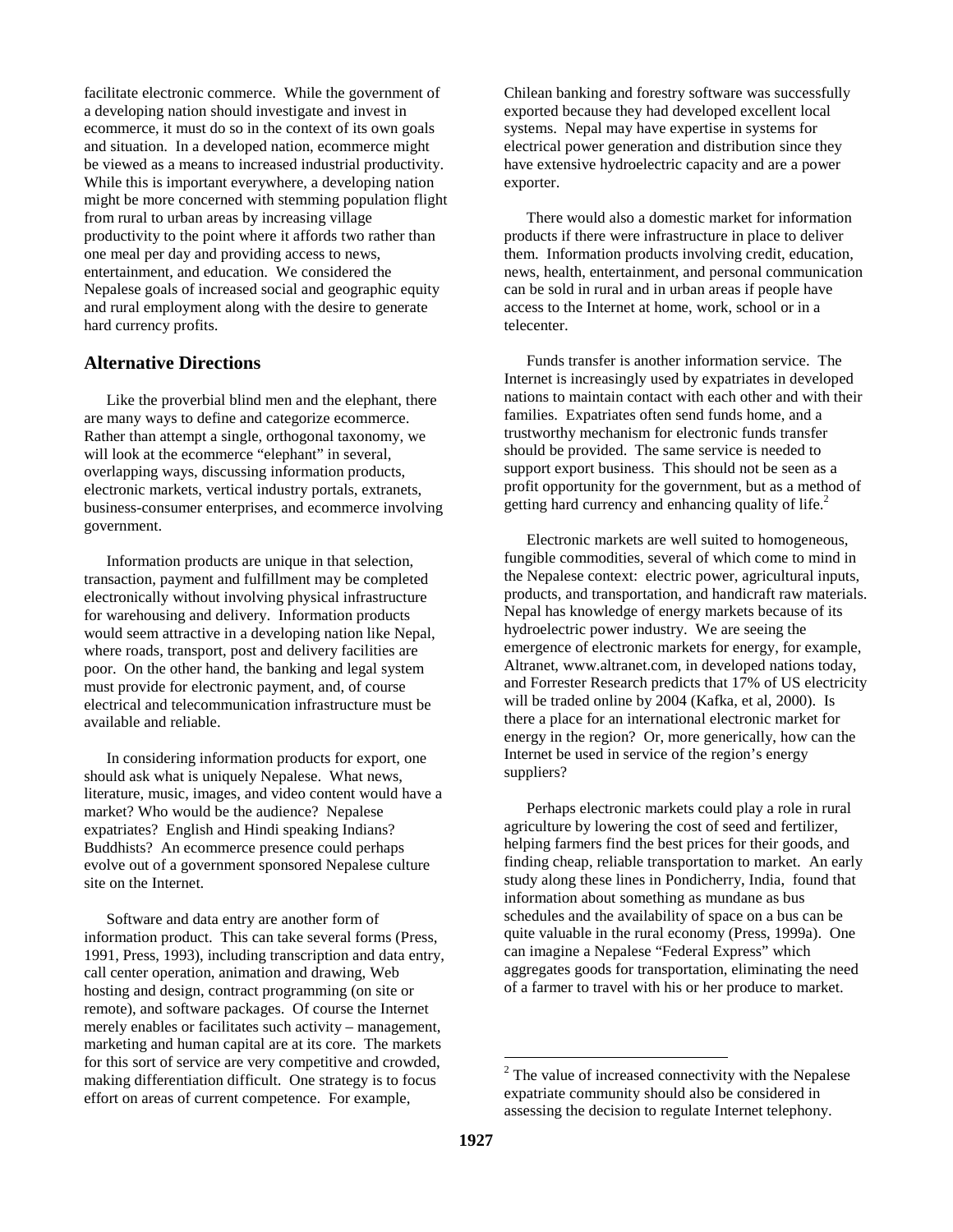Handicrafts are also significant in Nepal's rural economy, employing an estimated 300,000 people throughout the country (Shahi and Kachhipati, 1999). In urban areas, people usually work full time in handicrafts, whereas it is typically a subsidiary occupation in rural areas. While the contribution of handicraft exports to GDP is only .89 percent (1996/7), it has grown steadily from .08 percent in 1986/7, and handicrafts accounted for 4.17 percent of exports in 1996/7. Might electronic markets for handicraft raw materials and products increase efficiency? As with electric power, these markets could serve the entire region, not only Nepal.

The tourism and trekking industry is a candidate for a vertical portal. The Web site should be comprehensive, providing for selection of transportation to and within Nepal, accommodations, guides, etc. The site would provide descriptions, search and selection tools, and links to competing companies in each of these areas, necessitating the participation of representatives of several industries. As with most ecommerce, the Web site would be only the tip of the iceberg. Payment and fulfillment must also be provided for. Credit cards are the most common payment mechanism for consumer goods on the Internet today, and a means of accepting credit card payment would be necessary. Similarly, systems for international travel, visa and immigration matters, local transportation, and housing would all have to be integrated.

Electronic marketplaces and vertical portals are open, hoping to attract all buyers and sellers, but the Internet is also used to create closed "extranets" to facilitate communication and cooperation between relatively stable business partners. For example, the handicraft industry involves raw material producers, individual artisans, producer and craft-based organizations, marketing and fair-trade organizations, commercial buyers and importers, government customs and export regulators, retail outlets, and warehousing and transportation at every step in the process. Simply connecting the appropriate people in each of these organizations with email would no doubt increase production and logistic efficiency. Providing them with Web sites for querying inventory status, ordering, scheduling, tracking shipments, etc. would provide still greater returns.

Direct Internet sales to export customers are difficult because of logistical problems with rapid, reliable delivery; however, the inefficiencies and markups in the current distribution channels make direct marketing an attractive goal. For example, a Dhaka full pattern shawl begins with Rs 175 for yarn and Rs 275 for the producer's labor, and ultimately sells for Rs 5,250 (Shahi and Kachhipati, 1999). An allo placemat which sells for Rs 300 begins with Rs 15 for material and 7 for labor. Note that the bulk of the export markup is in freight, duty and

retail. The Rs 5,250 shawl sells for only Rs 750 domestically and the placemat 48.50.

Direct marketing to consumers would entail a Web site, and it should be complete and professional, enabling the consumer to select or design, order, pay for and track delivery of an item. Timely delivery to customers would entail warehousing and fulfillment centers in target market areas such as North America, Europe and Australia.<sup>3</sup> Government cooperation in streamlining export procedures and lowering duties would also be necessary.

Local and national governments are also involved in commercial transactions, and the government has an opportunity to lead by example in this area. The Internet can be used in the tender and fulfillment process, project management and reporting, in collections and procedures, etc. These can be both government-business and government-consumer transactions, and there are many examples to follow, for example, in local government in India (Press, et al, 1998) or at the national level in the US or Singapore.

#### **Conclusion**

In conducting this exercise for Nepal, we were struck by the degree to ecommerce considerations in developed nations were valid in a developing nation. In all cases, the Web site is just the tip of the iceberg – systems for site maintenance and fulfillment are critical as is providing comprehensive one-stop information and the ability to place and pay for orders. Channel conflicts due to disintermediation are as likely for handicrafts as for automobiles. The opportunity for comprehensive customer relationship management is available in Nepal as well as California.

We recommended three projects: a businessconsumer site for marketing Buddhist thangka paintings via the Internet, a series of vertically focused workshops bringing together members of the Nepalese IT community and members in industries which may be likely ecommerce candidates, and the establishment of a villageconnectivity pilot project along the lines of those in Pondicherry (Press, 1999a, Press, 1999b, Dugger, 2000) and Madhya Pradesh (Loyd, 2000) to explore technology and applications.

 $\overline{a}$ 

<sup>&</sup>lt;sup>3</sup> The numbers of Internet users in India and China growing rapidly, and more direct shipment may be feasible for reaching those markets.